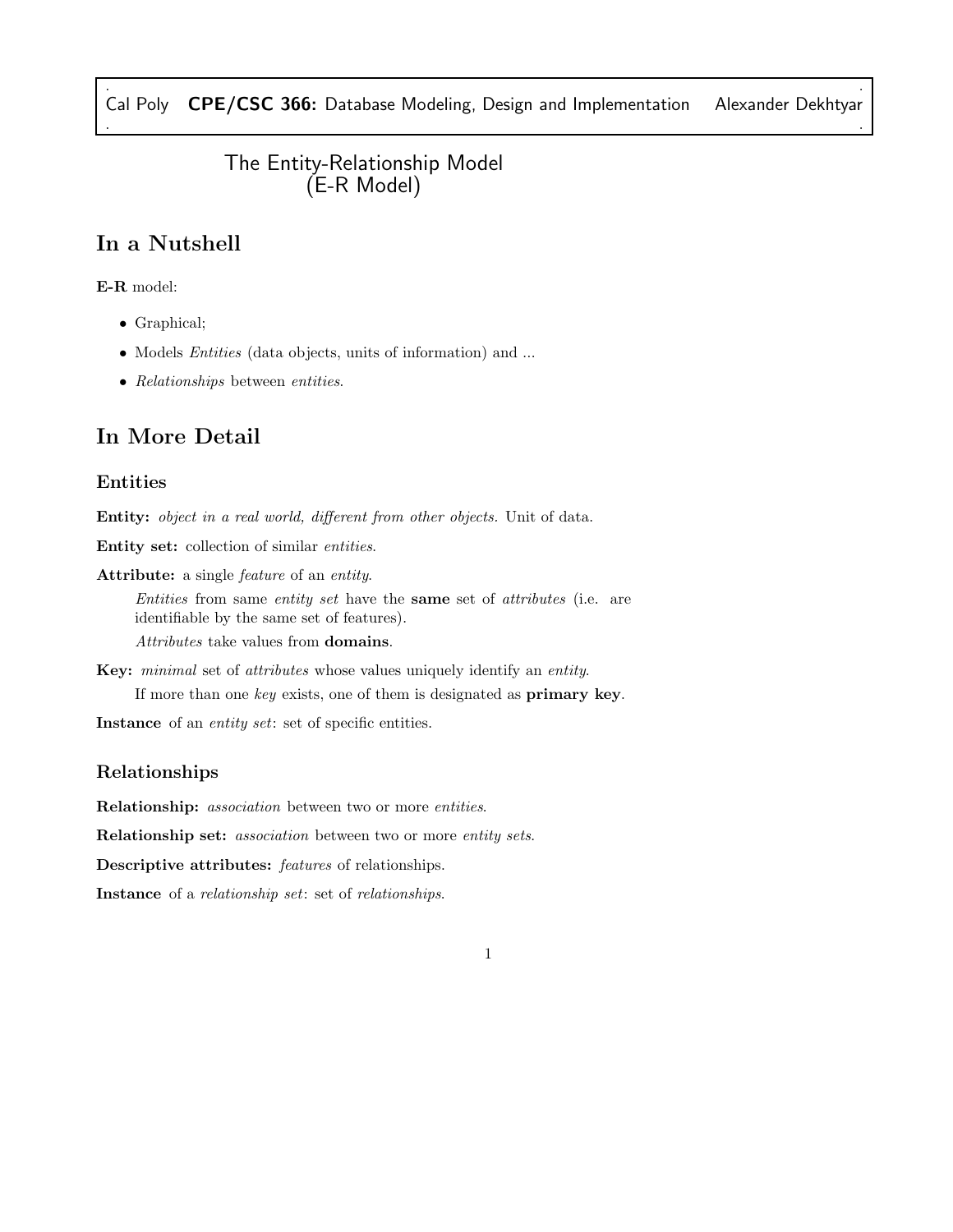

Figure 1: Simple E-R diagram for the Library database.

## Entity-Relationship Diagrams: part I

Entity-Relationship Diagram (ER diagram, E-R diagram): graph representing the conceptual model of a database using the conventions outlined below.

- Entity Set: Rectangle with entity set name inside.
- Attribute: Oval with attribute name inside.
- Primary Key Attribute: underlined attribute name.
- Association of attributes with entity sets: Edges between ovals and rectangles.
- Relationship Sets: Diamond with relationship set name inside.
- Descriptive Attributes: *attributes* (ovals) connected directly to relationship sets (diamonds).

Example. Figure ?? shows an E-R diagram for a simple library database. The database description is as follows:

The library keeps tracks of books and library patrons who borrow books. A book is identified uniquely by a library code. Other information available about the book is its ISBN number, title, author, publisher and the year of publication.

A patron of the library must have a membership card. The card number is used to uniquely identify each patron. Other information available about each patron is the name, address, phone, and the issue date of the membership card.

Patrons borrow books. For each book loan, the date of the loan, the due date and the date the book was returned are recorded.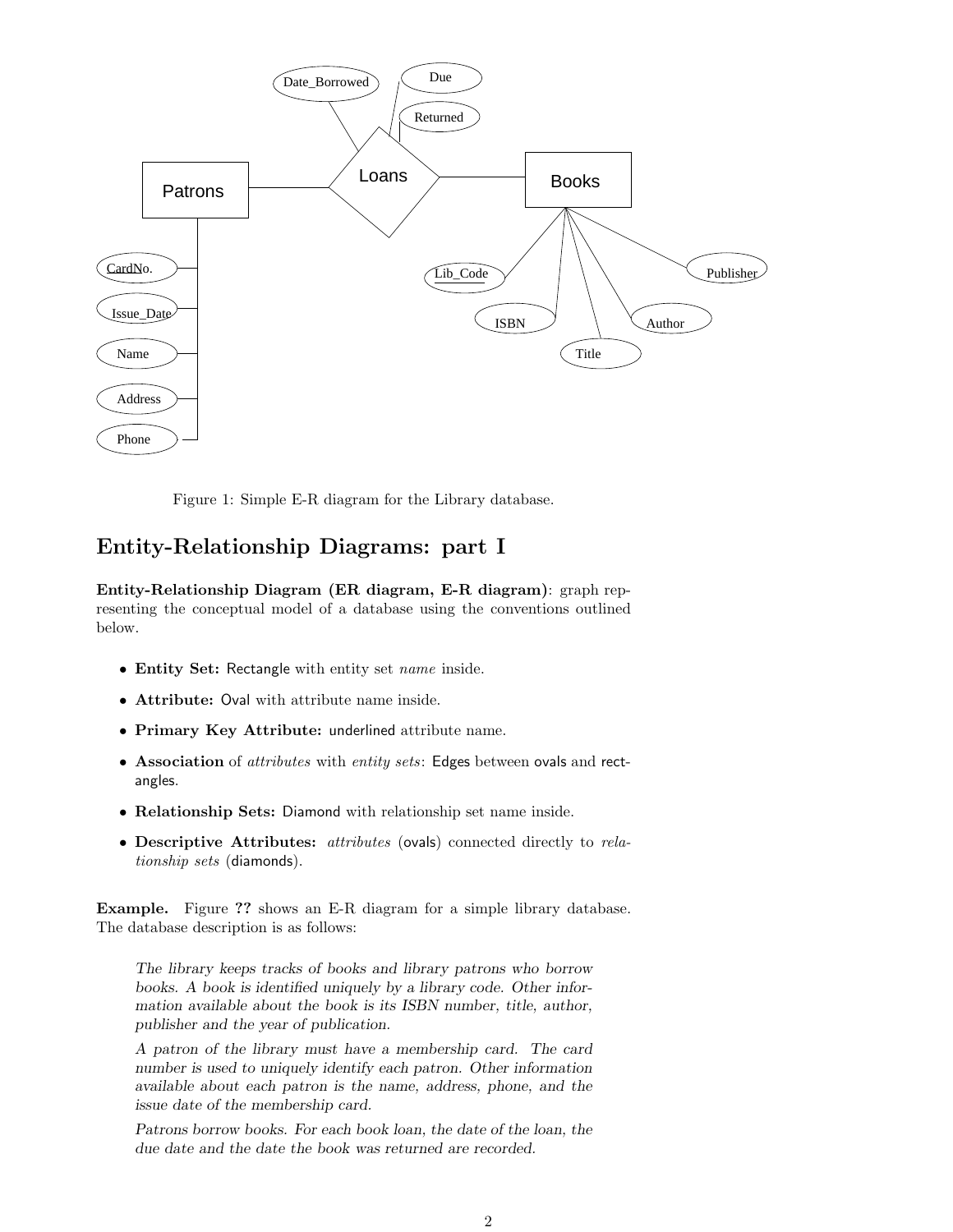### Properties of Entity and Relationship Sets

Entity and relationship sets are subjects to constraints. Constraints identify special conditions or restrictions on *entities* in an entity set and/or on *relation*ships between *entities*.

#### Constraints on Entity Sets

- Superkeys. A superkey is any collection of attributes, which uniquely identifies each entity in an entity set.
- Candidate Keys. A candidate key is the smallest combination of attributes that uniquely identifies an entity in an entity set. Multiple candidate keys can exist in an entity set.
- Primary Keys: A primary key is one of the candidate keys of an entity set, chosen to be the chief means of identifying entities in the database.

Note: Only primary keys of entity sets have graphical representation in E-R diagrams (underlined attributes). However, if other important candidate keys exist in an entity set, they must be identified in the conceptual model.

For example, in the Books entity set (see Figure ??), ISBN is a candidate key. This information should be stated explicitly in the Library database design.

#### Constraints on Relationship Sets

- Multiplicity of (binary) relationship sets. Consider a relationship set R between two entity sets  $E$  and  $F$ .
	- one-to-one: each entity of  $E$  can participate in at most one relationship R and each entity of F can participate in at most one relationship  $R$ . (in this case, each entity from  $E$  can be connected to at most one entity from  $F$  via  $R$  and vice versa).

Example. In a database tracking basketball season, entity sets Coaches and Teams are in a one-to-one relationship is Coach of. Each coach can be a head coach at only one team at a time, and each team has only one head coach.

many-to-one: each entity of  $E$  can participate in at most one relationship  $R$ , while entities of  $F$  can participate in multiple relationships R. (in this case, each entity from  $E$  can be connected via  $R$  to at most one entity from  $F$ , but entities from  $F$  can be connected to multiple entities from  $E$  via  $R$ ).

Example. In a database tracking basketball season, entity sets Players and Teams are in a many-to-one relationship Plays For. Each player can play at only one team at each moment of time, but a team can have multiple players playing for it.

– many-to-many: each entity of E can participate in *multiple* relationships  $R$  and each entity of  $F$  can participate in multiple relationships R.

Example. In a database tracking basketball season, entity sets Players and Games are in a many-to-many relationship Plays in. Each player can play in multiple games, and multiple players play in each game.

– degree constraint: a degree constraint on the entity set  $E$  in  $R$  limits the number of entities from  $E$  that can be associated by  $R$  with the same entity in  $F$ . Degree constraints restrict the multiplicity of many-to-many relationship sets.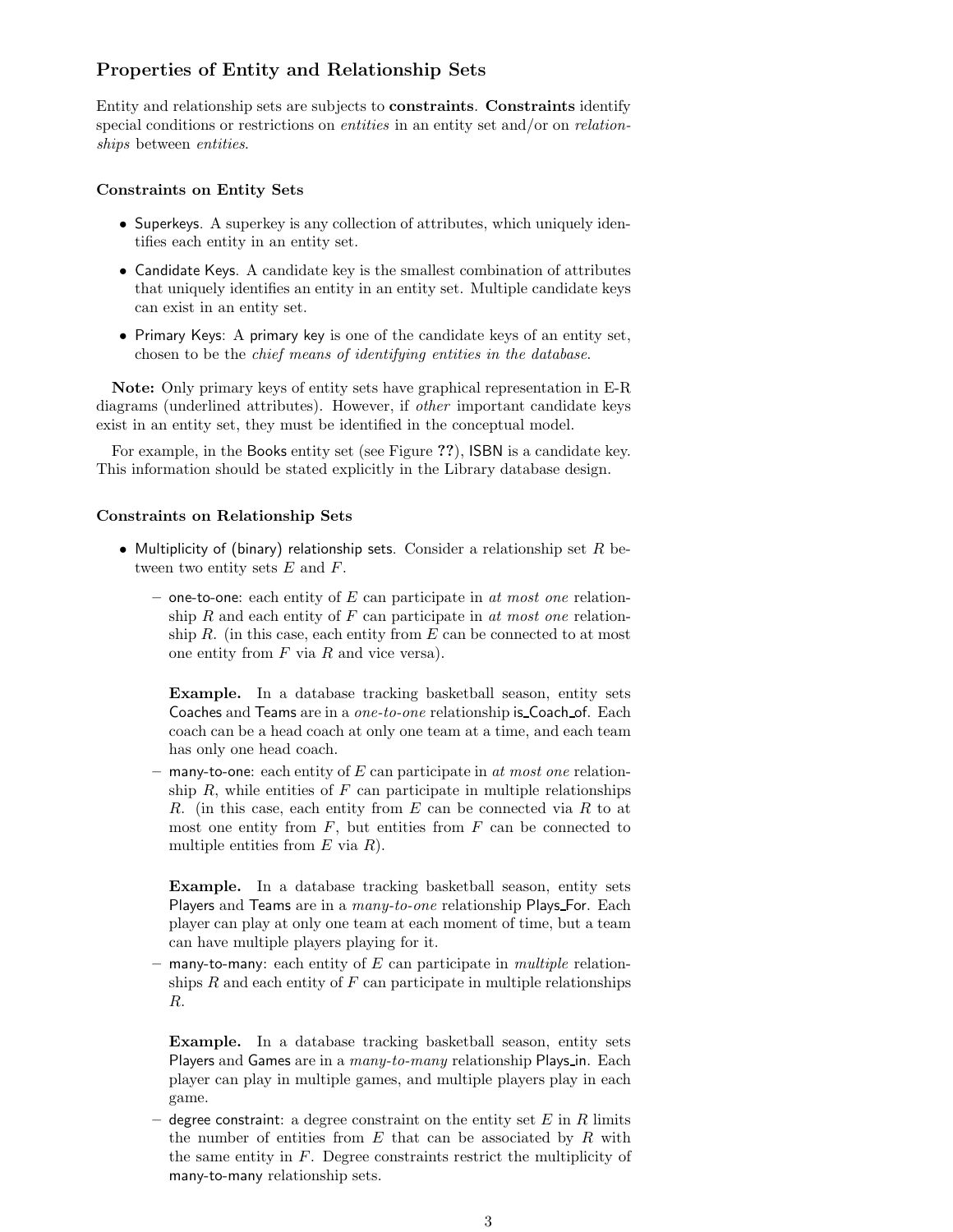Example. In a database tracking basketball season, the relationship set Plays for is a degree constraint  $\leq 15$  associated with the Players entity set. This constraint states that no more than 15 players can be at the same time on the roster of any team.

• Participation constraints. These constraints specify that every entity from a particular entity set must participate in a specific relationship set.

Example. Consider the basketball season database and the relationship set is Coach of between Coaches and Teams entity sets. There is a participation constraint on Teams associated with this relationship set: each team must have a head coach. At the same time, there is no participation constraint on Coaches: while a coach cannot coach more than one team at a time, some coaches may be without work for periods of time.

• Referential integrity constraints. Relationship sets contain "pointers" to the entities that form individual relationships. Referential integrity constraints mean that the pointers must not be "dead", i.e., they point to an existing entity in an entity set.

Example. Consider the basketball season database and the relationship set is Coach of between Coaches and Teams entity sets. We can say, that this relationship set entails a referential integrity constraint on the Coaches entity set. This means, that an entity for each current head coach must be *present* in the Coaches entity set.

### Entity-Relationship Diagrams, Part II

.

• One-to-one relationship sets are identified by drawing directed edges from the relationship set towards all entity sets



• Many-to-one relationship sets are identified by drawing a directed edge from the relationship set towards the constraining entity set.



• Degree constraints are identified by writing the constraint above the edge connecting the relationship set with the constrained entity set.

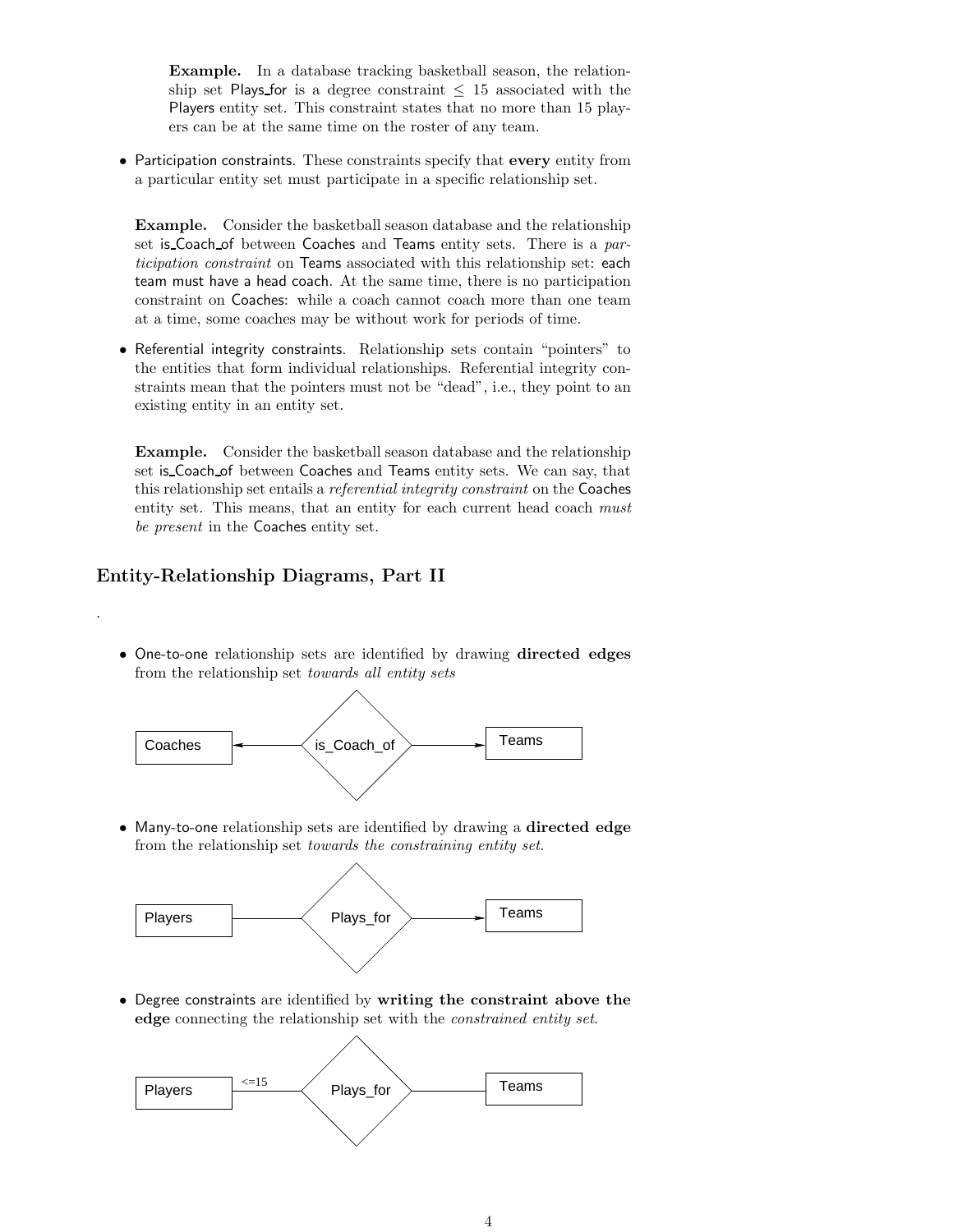• Participation constraints are identified by making the edge connecting the relationship set with the *constrained entity set* **bold**.



• Referential Integrity constraints are identified by a small semi-circular arrow pointing towards the entity set on which the referential integrity constraint is to be enforced.



### Weak Entities

Weak Entities: entities without a *primary key*.

Weak Entity Sets: sets of weak entities

- Two (or more) different weak entities with same attributes can be present in a weak entity set.
- Identifying Owner: A (strong) entity that allows to certify the identity of a weak entity.
- Identifying Relationship: A relationship between a weak entity and its identifying owner that certifies the identity of a weak relationship.
	- One-to-many relationship (key constraint on weak entity set).
	- Total relationship for the weak entity set.
- Discriminator: a set of attributes in a *weak entity* that identify it in conjunction with the key of its identifying owner.

Example Let us revise the description of the Library database, to include the following information.

The library issues one library membership per household. Multiple members of the household can use the membership to borrow books. The address and phone number are the features of the household, not individual household members. The library has no way of distinguishing between two patrons with the same name, other than by means of their membership numbers. However, the library wants to distinguish between the memberships and people who use them.

In this case, the original entity set Patrons needs to be split into two: Memberships and People. The former will keep card number, address, phone and date of issue attributes, while the latter gets the name attribute. But different library patrons may have the same name. Without further identification, they will now be indistinguishable in the People entity set, if we use Name as the primary key for People.

Our solution is to make People a *weak entity set*, and make Memberships its identifying owner through an identifying relationship Has Membership. Name becomes a disciminator in the entity set People.